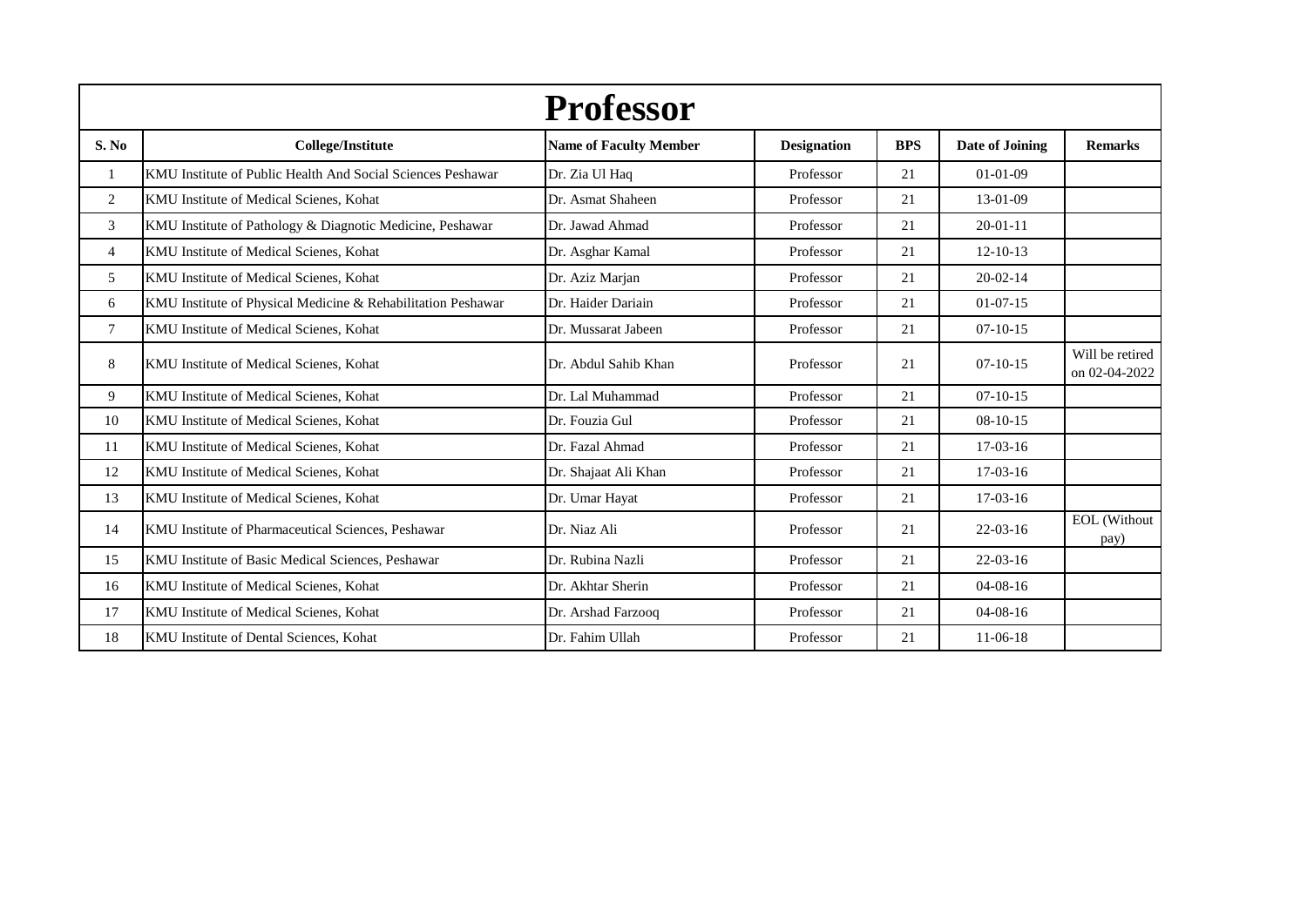| <b>Associate Professor</b> |                                                                   |                               |                                  |            |                 |                   |
|----------------------------|-------------------------------------------------------------------|-------------------------------|----------------------------------|------------|-----------------|-------------------|
| S. No                      | <b>College/Institute</b>                                          | <b>Name of Faculty Member</b> | <b>Designation</b>               | <b>BPS</b> | Date of Joining | <b>Remarks</b>    |
| 1                          | KMU Institute of Health Professions Education & Research Peshawar | Dr. Brekhna Jamil             | <b>Associate Professor</b>       | 20         | $06-10-09$      |                   |
| $\overline{2}$             | KMU Institute of Pathology & Diagnotic Medicine, Peshawar         | Dr. Walayat Shah              | <b>Associate Professor</b>       | 20         | $12-02-10$      |                   |
| 3                          | KMU Institute of Medical Scienes, Kohat                           | Dr. Ayaz Ayub                 | <b>Associate Professor</b><br>20 |            | $16-06-10$      |                   |
| $\overline{4}$             | KMU Institute of Pathology & Diagnotic Medicine, Peshawar         | Dr. Momin Khan                | <b>Associate Professor</b>       | 20         | $01 - 01 - 11$  |                   |
| 5                          | KMU Institute of Pharmaceutical Sciences, Peshawar                | Dr. Sami Siraj                | <b>Associate Professor</b>       | 20         | $21 - 02 - 11$  |                   |
| 6                          | KMU Institute of Basic Medical Sciences, Peshawar                 | Dr. Roshan Ali                | <b>Associate Professor TTS</b>   | 20         | $01-06-11$      |                   |
| $\tau$                     | KMU Institute of Basic Medical Sciences, Peshawar                 | Dr. Najeeb Ullah              | <b>Associate Professor</b>       | 20         | $04 - 06 - 11$  |                   |
| 8                          | KMU Institute of Basic Medical Sciences, Peshawar                 | Dr. Mohsin Shah               | <b>Associate Professor</b>       | 20         | $26-09-11$      |                   |
| 9                          | KMU Institute of Medical Scienes, Kohat                           | Dr. Syed Sajid Munir          | <b>Associate Professor</b>       | 20         | $12 - 11 - 12$  |                   |
| 10                         | KMU Institute of Basic Medical Sciences, Peshawar                 | Dr. Muhammad Tahir Sarwar     | <b>Associate Professor TTS</b>   | 20         | $04 - 10 - 13$  |                   |
| 11                         | KMU Institute of Medical Scienes, Kohat                           | Dr. Tahira Atta               | <b>Associate Professor</b>       | 20         | $12 - 10 - 13$  |                   |
| 12                         | KMU Institute of Dental Sciences, Kohat                           | Dr. Saddique Aslam            | Associate Professor              | 20         | $25 - 12 - 13$  |                   |
| 13                         | KMU Institute of Medical Scienes, Kohat                           | Dr. Syed Fahim Shah           | <b>Associate Professor</b>       | 20         | $20 - 02 - 14$  |                   |
| 14                         | KMU Institute of Medical Scienes, Kohat                           | Dr. Muhammad Haris Ramzan     | <b>Associate Professor</b>       | 20         | $22 - 02 - 14$  |                   |
| 15                         | KMU Institute of Health Professions Education & Research Peshawar | Dr. Usman Mehboob             | <b>Associate Professor</b>       | 20         | $01 - 04 - 14$  |                   |
| 16                         | KMU Institute of Medical Scienes, Kohat                           | Dr. Muhammad Alam             | <b>Associate Professor</b>       | 20         | $01 - 04 - 14$  |                   |
| 17                         | KMU Institute of Public Health And Social Sciences Peshawar       | Dr. Muhammad Naseem           | <b>Associate Professor</b>       | 20         | $02 - 10 - 14$  | EOL (Without pay) |
| 18                         | KMU Institute of Pathology & Diagnotic Medicine, Peshawar         | Dr. Ihsan Ullah               | <b>Associate Professor</b>       | 20         | $26 - 10 - 14$  |                   |
| 19                         | KMU Institute of Basic Medical Sciences, Peshawar                 | Dr. Muhammad Shahzad          | <b>Associate Professor</b>       | 20         | $13-02-15$      |                   |
| 20                         | KMU Institute of Basic Medical Sciences, Peshawar                 | Dr. Najma Baseer              | <b>Associate Professor</b>       | 20         | $16-02-15$      |                   |
| 21                         | KMU Institute of Pathology & Diagnotic Medicine, Peshawar         | Dr. Yasir Mehmood             | <b>Associate Professor</b>       | 20         | $16-02-15$      |                   |
| 22                         | KMU Institute of Pathology & Diagnotic Medicine, Peshawar         | Dr. Asif Ali                  | <b>Associate Professor</b>       | 20         | $09-04-15$      |                   |
| 23                         | KMU Institute of Basic Medical Sciences, Peshawar                 | Dr. Sadia Fatima              | <b>Associate Professor</b>       | 20         | 29-04-15        |                   |
| 24                         | KMU Institute of Basic Medical Sciences, Peshawar                 | Dr. Inayat Shah               | <b>Associate Professor</b>       | 20         | $01-06-15$      |                   |
| 25                         | KMU Institute of Basic Medical Sciences, Peshawar                 | Dr. Syed Hamid Habib          | Associate Professor              | 20         | 12-06-15        |                   |
| 26                         | KMU Institute of Basic Medical Sciences, Peshawar                 | Dr. Omer Malik                | <b>Associate Professor</b>       | 20         | 17-06-15        |                   |
| 27                         | KMU Institute of Nursing Sciences, Peshawar                       | Dr. Dildar Muhammad           | Associate Professor              | 20         | 03-08-15        |                   |
| 28                         | KMU Institute of Basic Medical Sciences, Peshawar                 | Dr. Zilli Huma                | <b>Associate Professor</b>       | 20         | 18-03-16        | EOL (Without pay) |
| 29                         | KMU Institute of Medical Scienes, Kohat                           | Dr. Noor Nasir Khattak        | <b>Associate Professor</b>       | 20         | 08-08-16        |                   |
| 30                         | KMU Institute of Medical Scienes, Kohat                           | Dr. Sohail Aziz               | <b>Associate Professor</b>       | 20         | 08-08-16        |                   |
| 31                         | KMU Institute of Paramedical Sciences, Peshawar                   | Dr. Muhammad Jaseem Khan      | <b>Associate Professor</b>       | 20         | 29-08-16        |                   |
| 32                         | KMU Institute of Basic Medical Sciences, Peshawar                 | Dr. Khalid Iqbal              | <b>Associate Professor</b>       | 20         | $31 - 08 - 18$  |                   |
| 33                         | KMU Institute of Pathology & Diagnotic Medicine, Peshawar         | Dr. Taj Ali Khan              | <b>Associate Professor</b>       | $20\,$     | $16-10-20$      |                   |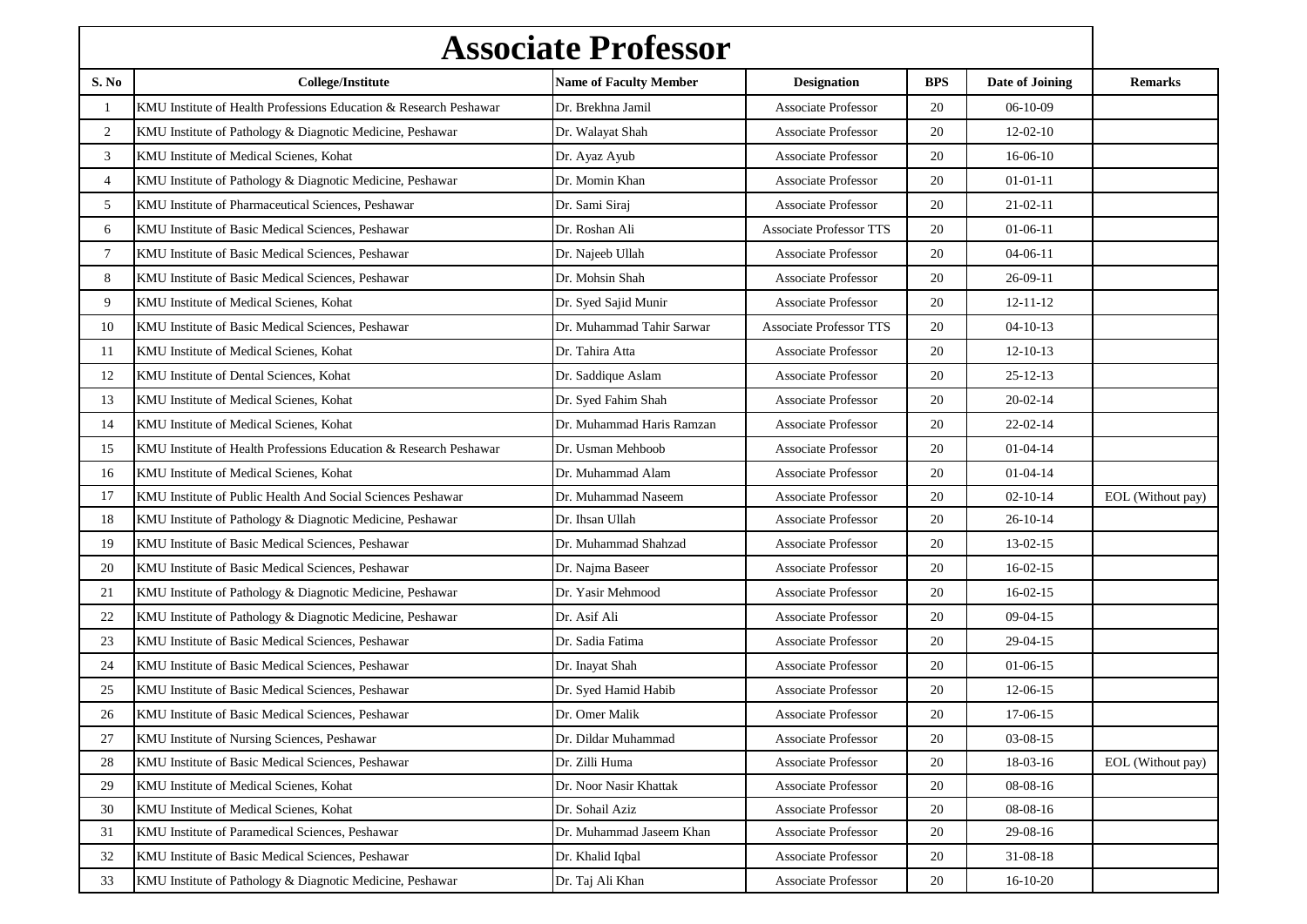|    | KMU Institute of Medical Scienes, Kohat                  | Dr. Muhammad Zubair Khan | Associate Professor        | 20 | 11-12-20       |  |
|----|----------------------------------------------------------|--------------------------|----------------------------|----|----------------|--|
| 25 | <b>KMU</b> Institute of Basic Medical Sciences, Peshawar | Dr. Nowshad Muhammad     | Associate Professor        | 20 | $15-01-21$     |  |
| 36 | KM<br>U Institute of Medical Scienes. Kohat              | Dr. Shaista Khan         | <b>Associate Professor</b> | 20 | $20 - 05 - 21$ |  |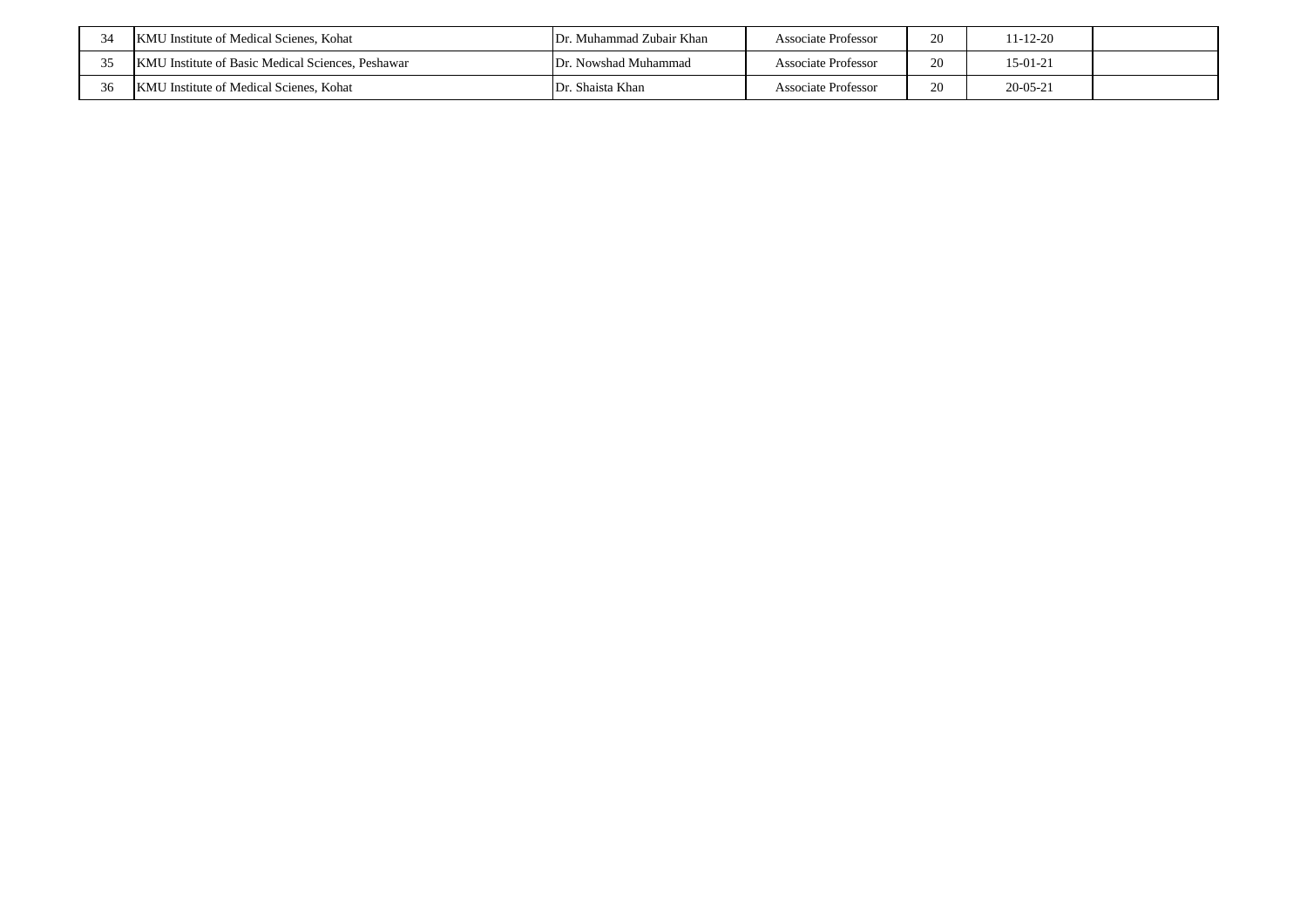| <b>Assistant Professor</b> |                                                                   |                               |                            |            |                 |                          |
|----------------------------|-------------------------------------------------------------------|-------------------------------|----------------------------|------------|-----------------|--------------------------|
| S. No                      | <b>College/Institute</b>                                          | <b>Name of Faculty Member</b> | <b>Designation</b>         | <b>BPS</b> | Date of Joining | <b>Remarks</b>           |
| $\mathbf{1}$               | KMU Institute of Public Health And Social Sciences Peshawar       | Dr. Ayesha Imtiaz             | <b>Assistant Professor</b> | 19         | 29-10-09        |                          |
| $\sqrt{2}$                 | KMU Institute of Nursing Sciences, Peshawar                       | Mr. Bakhtiar Ali              | <b>Assistant Professor</b> | 19         | $13 - 12 - 10$  |                          |
| 3                          | KMU Institute of Medical Scienes, Kohat                           | Dr. Tauseef Raza              | <b>Assistant Professor</b> | 19         | $24 - 01 - 11$  |                          |
| $\overline{4}$             | KMU Institute of Physical Medicine & Rehabilitation Peshawar      | Mr. Mujeeb ur Rehman          | <b>Assistant Professor</b> | 19         | $16-07-12$      |                          |
| 5                          | KMU Institute of Nursing Sciences, Peshawar                       | Mr. Imran Inayat Yousafzai    | <b>Assistant Professor</b> | 19         | $11 - 10 - 12$  | EOL (Without Pay)        |
| 6                          | KMU Institute of Nursing Sciences, Peshawar                       | Mr. Sardar Ali                | <b>Assistant Professor</b> | 19         | $30 - 05 - 14$  |                          |
| 7                          | KMU Institute of Dental Sciences, Kohat                           | Dr. Umar Nasir                | <b>Assistant Professor</b> | 19         | $24 - 12 - 14$  |                          |
| 8                          | KMU Institute of Dental Sciences, Kohat                           | Dr. Hashim Khan               | <b>Assistant Professor</b> | 19         | $01 - 01 - 15$  |                          |
| 9                          | KMU Institute of Pathology & Diagnotic Medicine, Peshawar         | Dr. Asif Naseer               | <b>Assistant Professor</b> | 19         | $24 - 04 - 15$  | <b>EOL</b> (Without Pay) |
| 10                         | KMU Institute of Dental Sciences, Kohat                           | Dr. Madiha Riasat             | <b>Assistant Professor</b> | 19         | $17-10-15$      |                          |
| 11                         | KMU Institute of Medical Scienes, Kohat                           | Dr. Muhammad Waqas Luqman     | <b>Assistant Professor</b> | 19         | $17-03-16$      |                          |
| 12                         | KMU Institute of Physical Medicine & Rehabilitation Peshawar      | Mr. Shakir Ullah              | <b>Assistant Professor</b> | 19         | $24-03-16$      |                          |
| 13                         | KMU Institute of Physical Medicine & Rehabilitation Peshawar      | Mrs. Sajida Mazhar            | <b>Assistant Professor</b> | 19         | $24-03-16$      |                          |
| 14                         | KMU Institute of Medical Scienes, Kohat                           | Dr. Beenish Samreen           | <b>Assistant Professor</b> | 19         | 29-03-16        |                          |
| 15                         | KMU Institute of Health Professions Education & Research Peshawar | Dr. Ahsan Sethi               | <b>Assistant Professor</b> | 19         | $12-04-16$      | EOL (Without Pay)        |
| 16                         | KMU Institute of Medical Scienes, Kohat                           | Dr. Razia Bibi                | <b>Assistant Professor</b> | 19         | $14-04-16$      |                          |
| 17                         | KMU Institute of Dental Sciences, Kohat                           | Dr. Aisha Sadaf               | <b>Assistant Professor</b> | 19         | $16-04-16$      |                          |
| 18                         | KMU Institute of Medical Scienes, Kohat                           | Dr.Heema                      | <b>Assistant Professor</b> | 19         | $15-05-16$      |                          |
| 19                         | KMU Institute of Medical Scienes, Kohat                           | Dr. Zain ul Abideen           | <b>Assistant Professor</b> | 19         | $04-08-16$      |                          |
| 20                         | KMU Institute of Physical Medicine & Rehabilitation Peshawar      | Mr. Ikram Ali                 | <b>Assistant Professor</b> | 19         | $05-08-16$      |                          |
| 21                         | KMU Institute of Medical Scienes, Kohat                           | Dr. Arif Mumtaz               | <b>Assistant Professor</b> | 19         | 17-08-16        |                          |
| 22                         | KMU Institute of Pharmaceutical Sciences, Peshawar                | Dr. Haji Bahadur              | <b>Assistant Professor</b> | 19         | 31-08-16        |                          |
| 23                         | KMU Institute of Dental Sciences, Kohat                           | Dr. Farooq Taj                | <b>Assistant Professor</b> | 19         | $31 - 08 - 16$  |                          |
| 24                         | KMU Institute of Medical Scienes, Kohat                           | Dr. Zakia Subhan              | <b>Assistant Professor</b> | 19         | $01-09-16$      |                          |
| 25                         | KMU Institute of Dental Sciences, Kohat                           | Dr. Ghazala Shaheen           | <b>Assistant Professor</b> | 19         | $01-09-16$      |                          |
| 26                         | KMU Institute of Medical Scienes, Kohat                           | Dr. Syeda Huma Khizar         | <b>Assistant Professor</b> | 19         | $02-09-16$      |                          |
| 27                         | KMU Institute of Paramedical Sciences, Peshawar                   | Dr. Muhammad Ishaq            | <b>Assistant Professor</b> | 19         | $05-09-16$      | EOL (Without Pay)        |
| 28                         | KMU Institute of Medical Scienes, Kohat                           | Dr. Muhammad Saleem Khan      | <b>Assistant Professor</b> | 19         | $05-10-16$      |                          |
| 29                         | KMU Institute of Medical Scienes, Kohat                           | Dr. Amjad Mustafa             | <b>Assistant Professor</b> | 19         | $05-10-16$      |                          |
| 30                         | KMU Institute of Medical Scienes, Kohat                           | Dr. Imtiaz Ahmad Khattak      | <b>Assistant Professor</b> | 19         | $05-01-17$      |                          |
| 31                         | KMU Institute of Medical Scienes, Kohat                           | Dr. Muhammad Uzair            | <b>Assistant Professor</b> | 19         | $11-01-17$      |                          |
| 32                         | KMU Institute of Medical Scienes, Kohat                           | Dr. S. Iftikhar Alam          | <b>Assistant Professor</b> | 19         | $28 - 10 - 17$  |                          |
| 33                         | KMU Institute of Medical Scienes, Kohat                           | Dr. Shabab Hussan             | <b>Assistant Professor</b> | 19         | $31 - 10 - 17$  |                          |
| 34                         | KMU Institute of Public Health And Social Sciences Peshawar       | Dr. Kashif Ali Samin          | <b>Assistant Professor</b> | 19         | $23 - 05 - 18$  |                          |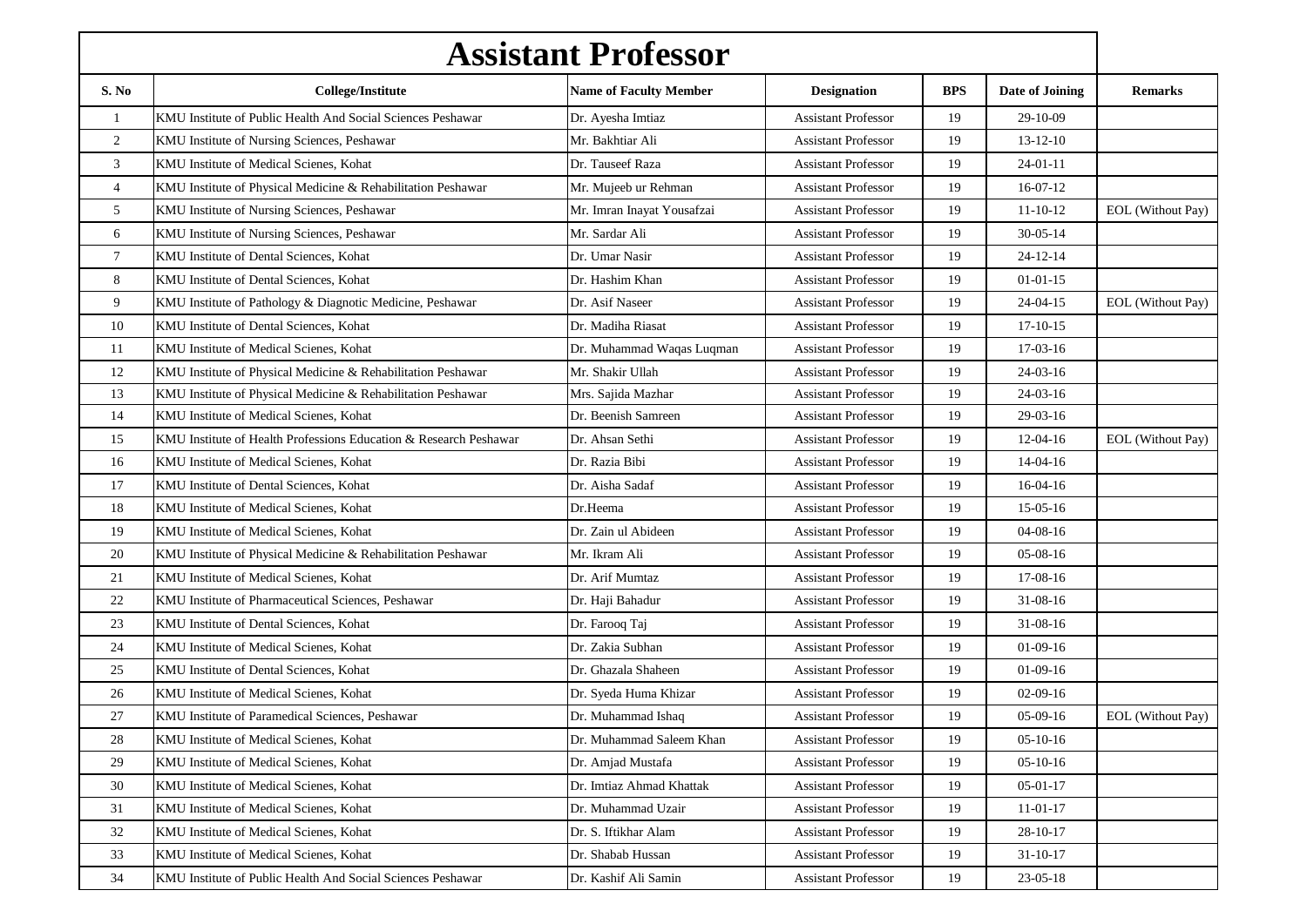| 35 | KMU Institute of Public Health And Social Sciences Peshawar       | Dr. Khalid Rehman         | <b>Assistant Professor</b>     | 19 | 23-05-18       |                          |
|----|-------------------------------------------------------------------|---------------------------|--------------------------------|----|----------------|--------------------------|
| 36 | KMU Institute of Public Health And Social Sciences Peshawar       | Dr. Maria Ishaq Khattak   | <b>Assistant Professor</b>     | 19 | 23-05-18       |                          |
| 37 | KMU Institute of Public Health And Social Sciences Peshawar       | Dr. Abdul Jalil Khan      | <b>Assistant Professor</b>     | 19 | 28-05-18       |                          |
| 38 | KMU Institute of Basic Medical Sciences, Peshawar                 | Dr. Muhammad Ishaq        | <b>Assistant Professor</b>     | 19 | $02-05-19$     |                          |
| 39 | KMU Institute of Basic Medical Sciences, Peshawar                 | Dr. Irshad Ahmad          | <b>Assistant Professor</b>     | 19 | $02-05-19$     |                          |
| 40 | KMU Institute of Basic Medical Sciences, Peshawar                 | Dr. Saad Liaqat           | <b>Assistant Professor</b>     | 19 | $03-05-19$     |                          |
| 41 | KMU Institute of Public Health And Social Sciences Peshawar       | Dr. Naveed Sadiq          | <b>Assistant Professor</b>     | 19 | $03-05-19$     |                          |
| 42 | KMU Institute of Medical Scienes, Kohat                           | Dr. Irfan Ullah Shah      | <b>Assistant Professor</b>     | 19 | $03-05-19$     |                          |
| 43 | KMU Institute of Physical Medicine & Rehabilitation Peshawar      | Mr. Irfan Ullah           | <b>Assistant Professor</b>     | 19 | $03-05-19$     |                          |
| 44 | KMU Institute of Medical Scienes, Kohat                           | Dr. Asif Ullah            | <b>Assistant Professor</b>     | 19 | $04-05-19$     |                          |
| 45 | KMU Institute of Basic Medical Sciences, Peshawar                 | Ms. Bibi Hajira           | <b>Assistant Professor</b>     | 19 | $06-05-19$     |                          |
| 46 | KMU Institute of Physical Medicine & Rehabilitation Peshawar      | Mr. Aatik Arsh            | <b>Assistant Professor</b>     | 19 | $07-05-19$     |                          |
| 47 | KMU Institute of Pathology & Diagnotic Medicine, Peshawar         | Dr. Beenish Aleem         | <b>Assistant Professor</b>     | 19 | $15-05-19$     |                          |
| 48 | KMU Institute of Nursing Sciences, Peshawar                       | Dr. Najma Naz             | <b>Assistant Professor</b>     | 19 | $15-05-19$     |                          |
| 49 | KMU Institute of Nursing Sciences, Peshawar                       | Ms Sabiha Khanum          | <b>Assistant Professor</b>     | 19 | $05-07-19$     |                          |
| 50 | KMU Institute of Public Health And Social Sciences Peshawar       | Dr. Saima Afaq            | <b>Assistant Professor</b>     | 19 | $07-10-20$     |                          |
| 51 | KMU Institute of Pathology & Diagnotic Medicine, Peshawar         | Dr. Naveed Sharif         | <b>Assistant Professor</b>     | 19 | $15-10-20$     |                          |
| 52 | KMU Institute of Paramedical Sciences, Peshawar                   | Dr. Ihsan Ali             | <b>Assistant Professor</b>     | 19 | $15-10-20$     |                          |
| 53 | KMU Institute of Dental Sciences, Kohat                           | Dr. Tariq Sardar          | <b>Assistant Professor</b>     | 19 | 16-10-20       |                          |
| 54 | KMU Institute of Pharmaceutical Sciences, Peshawar                | Dr. Shakir Ullah          | <b>Assistant Professor</b>     | 19 | $16-10-20$     |                          |
| 55 | KMU Institute of Dental Sciences, Kohat                           | Dr. Muhammad Masood Khan  | <b>Assistant Professor</b>     | 19 | $17-10-20$     |                          |
| 56 | KMU Institute of Medical Scienes, Kohat                           | Dr. Asim Muhammad         | <b>Assistant Professor</b>     | 19 | $21 - 10 - 20$ |                          |
| 57 | KMU Institute of Dental Sciences, Kohat                           | Dr. Aamna Mansur          | <b>Assistant Professor</b>     | 19 | $23 - 11 - 20$ |                          |
| 58 | KMU Institute of Medical Scienes, Kohat                           | Dr. Muhammad Omar Khan    | <b>Assistant Professor</b>     | 19 | 01-01-21       |                          |
| 59 | KMU Institute of Paramedical Sciences, Peshawar                   | Dr. Anwar Ullah           | <b>Assistant Professor</b>     | 19 | 08-01-21       |                          |
| 60 | KMU Institute of Basic Medical Sciences, Peshawar                 | Dr. Saeed Ur Rahman       | <b>Assistant Professor</b>     | 19 | 15-01-21       |                          |
| 61 | KMU Institute of Paramedical Sciences, Peshawar                   | Dr. Zia Ur Rehman Farooqi | <b>Assistant Professor</b>     | 19 | 20-01-21       |                          |
| 62 | KMU Institute of Pharmaceutical Sciences, Peshawar                | Dr. Naseer Ahmad          | <b>Assistant Professor</b>     | 19 | $01-03-21$     | <b>EOL</b> (Without Pay) |
| 63 | KMU Institute of Basic Medical Sciences, Peshawar                 | Dr. Muhammad Adnan Khan   | <b>Assistant Professor</b>     | 19 | 09-08-21       |                          |
| 64 | KMU Institute of Health Professions Education & Research Peshawar | Dr. Saiqa Saleem          | <b>Assistant Professor</b>     | 19 | 21-01-22       |                          |
| 65 | KMU Institute of Dental Sciences, Kohat                           | Dr. Mehwish Waris         | <b>Assistant Professor</b>     | 19 | 24-01-22       |                          |
| 66 | KMU Institute of Dental Sciences, Kohat                           | Dr. Sanna Safi            | <b>Assistant Professor</b>     | 19 | 24-01-22       |                          |
| 67 | KMU Institute of Dental Sciences, Kohat                           | Dr. Ariff Ullah           | <b>Assistant Professor</b>     | 19 | $01-02-22$     |                          |
| 68 | KMU Institute of Pathology & Diagnotic Medicine, Peshawar         | Dr. Gulab Fatima Rani     | <b>Assistant Professor TTS</b> | 19 | $07-02-22$     |                          |
| 69 | KMU Institute of Pharmaceutical Sciences, Peshawar                | Dr. Muhammad Ikram        | <b>Assistant Professor TTS</b> | 19 | 08-02-22       |                          |
| 70 | KMU Institute of Basic Medical Sciences, Peshawar                 | Dr. Ehtesham              | <b>Assistant Professor TTS</b> | 19 | 09-02-22       |                          |